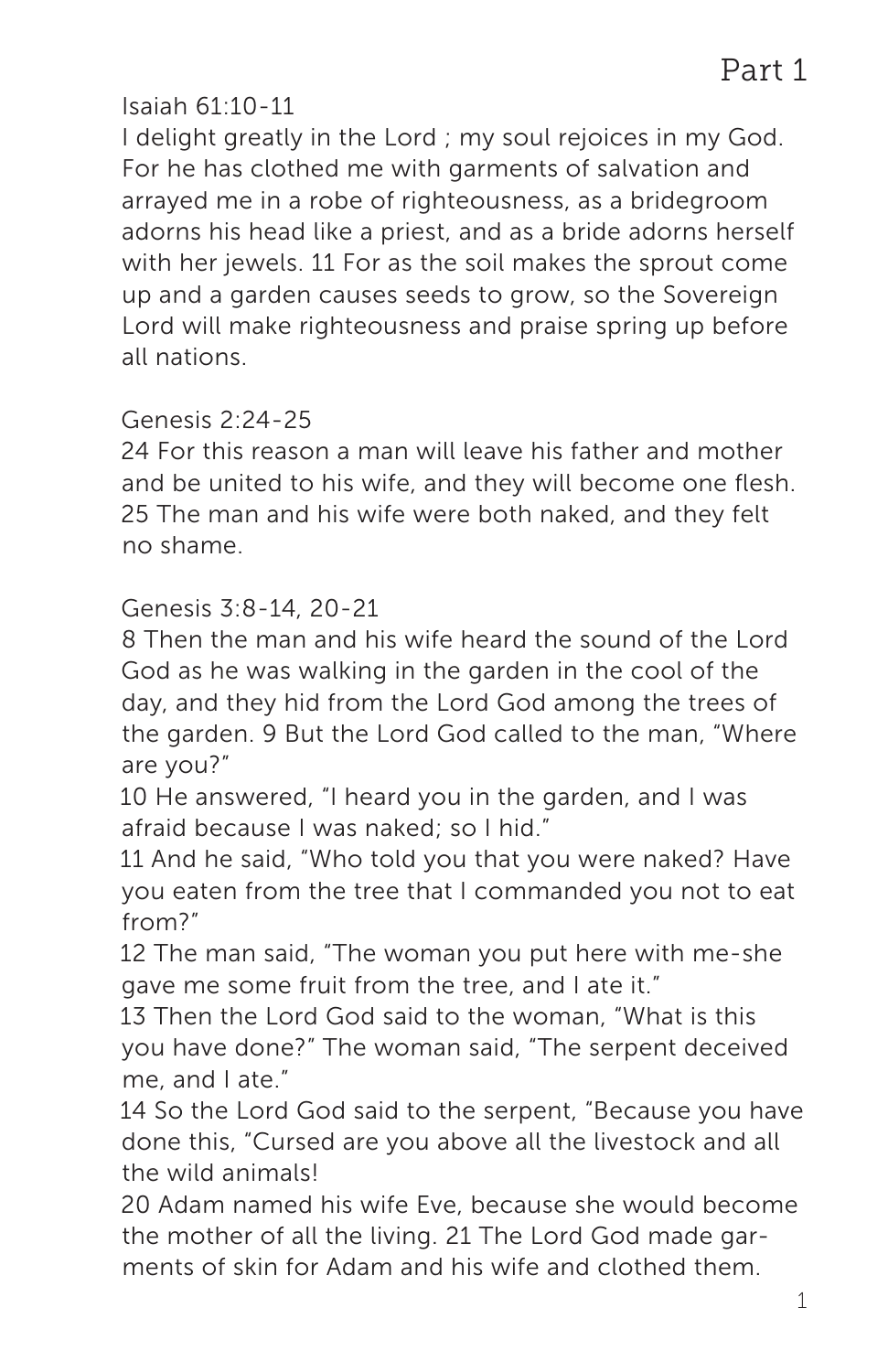# Part 1

| Message notes:                                                |
|---------------------------------------------------------------|
| We rejoice because God provides us with a                     |
|                                                               |
| Truth leads to _____________.                                 |
| Nothing keeps more people away from Church than               |
| _______________________                                       |
| The Father is on a mission to _________________ His children. |
| This is God beginning the plan of ____________________.       |
| For God to have a relationship with sinful creatures          |
| requires clothing-the garments of ______________.             |
| Until you appreciate the price of the garments, you're not    |
| going to appreciate the ______________ of the garments.       |
| There is nothing we can hide from God, but He still           |
|                                                               |

L,

L.

 $\overline{\phantom{0}}$ 

### Additional notes: